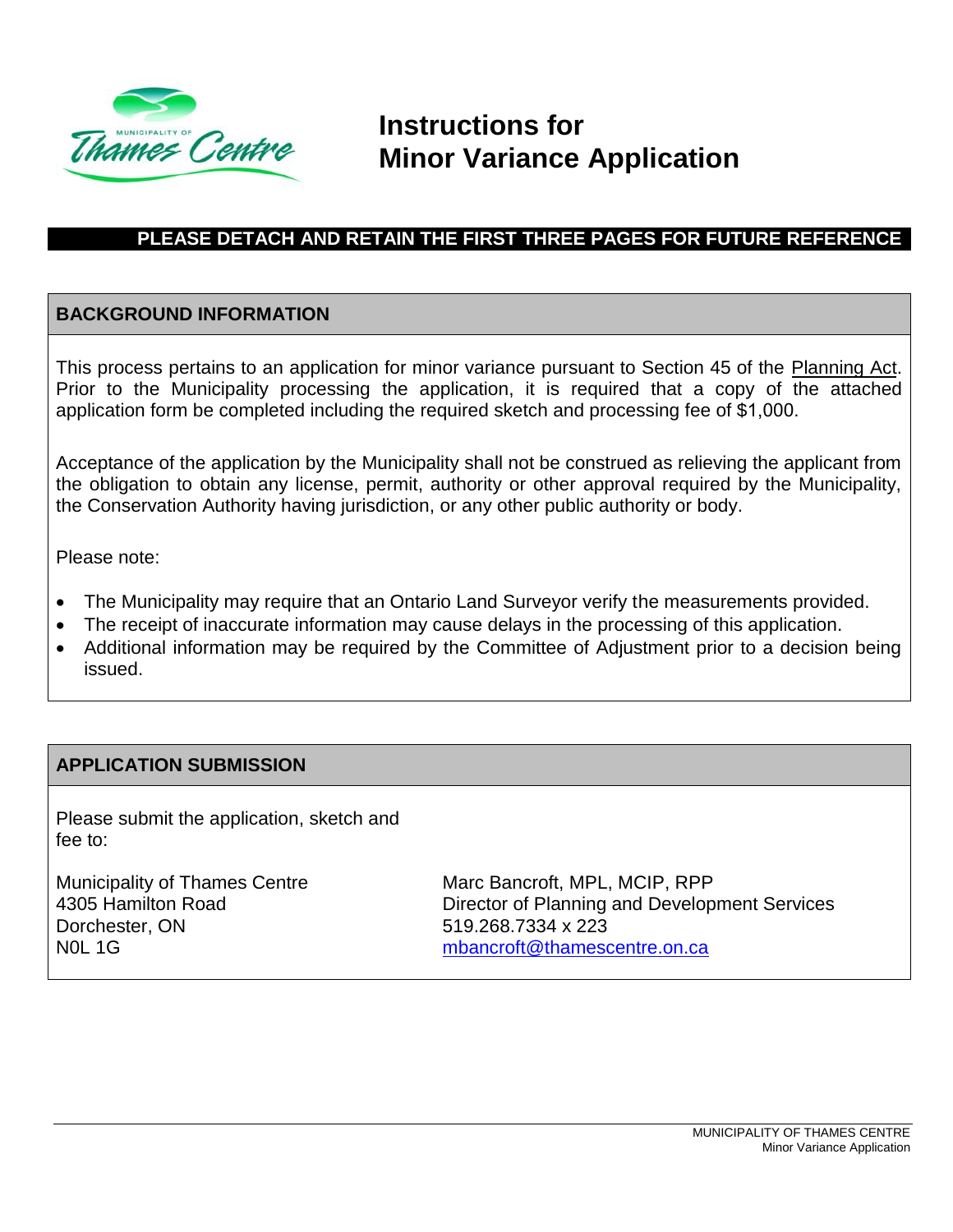| <b>APPLICATION PROCESS</b> |                                                                                                                                                                                                                                                                                                                                                                                                                                                                                                                                            |  |  |  |
|----------------------------|--------------------------------------------------------------------------------------------------------------------------------------------------------------------------------------------------------------------------------------------------------------------------------------------------------------------------------------------------------------------------------------------------------------------------------------------------------------------------------------------------------------------------------------------|--|--|--|
| Step 1                     | <b>Consult with Planning Staff:</b> Applicants are encouraged to meet with staff prior to<br>submitting an application. Please contact the Senior Planner                                                                                                                                                                                                                                                                                                                                                                                  |  |  |  |
| Step 2                     | Application submission: Complete the attached application form and include the<br>submission of the required sketch and processing fee.                                                                                                                                                                                                                                                                                                                                                                                                    |  |  |  |
| Step 3                     | <b>Complete application accepted:</b> The file is opened and timelines for processing are<br>established.                                                                                                                                                                                                                                                                                                                                                                                                                                  |  |  |  |
| Step 4                     | <b>Notice of Hearing:</b> The application is circulated to the public, agencies and municipal<br>departments. The public circulation applies to every person assessed within 60 metres of the<br>subject land and to every person and public body that has provided a written request for such<br>notice. A "Possible Land Use Change" sign is erected on the subject land.                                                                                                                                                                |  |  |  |
| Step 5                     | Planning Evaluation Report: Staff undertakes an evaluation of the application using the<br>relevant planning documents. A recommendation is provided to the Committee of<br>Adjustment, including conditions of approval (if applicable).                                                                                                                                                                                                                                                                                                  |  |  |  |
| Step 6                     | <b>Committee of Adjustment Hearing:</b> Within 30 days of the submission of a complete<br>application, the application is heard by the Committee of Adjustment. It is recommended that<br>you and/or your agent attend the Hearing to explain the reasons for your application; if you<br>do not attend, the Committee may proceed in your absence. The Committee will consider<br>your submission as well as recommendations from staff. In addition, members of the public<br>will be given an opportunity to speak to your application. |  |  |  |
| Step 7                     | Notice of Decision: Within 10 days of the Committee making its decision, the Secretary-<br>Treasurer of the Committee will mail one copy of the decision to you and others who filed a<br>written request for notice of the decision. The Notice of Decision will outline appeal<br>procedures and identify the last day for appealing the Committee's decision to the Local<br>Planning Appeal Tribunal. "Possible Land Use Change" sign is removed.                                                                                      |  |  |  |
| Step 8                     | A final and binding decision: If no appeal is made by the end of the 20 day appeal period,<br>the decision is final and binding. You will be notified by mail and, if the application has been<br>approved, you should (subject to the fulfillment of any conditions set out in the final decision)<br>be in a position to apply for a building permit or be in compliance with the Zoning By-law.                                                                                                                                         |  |  |  |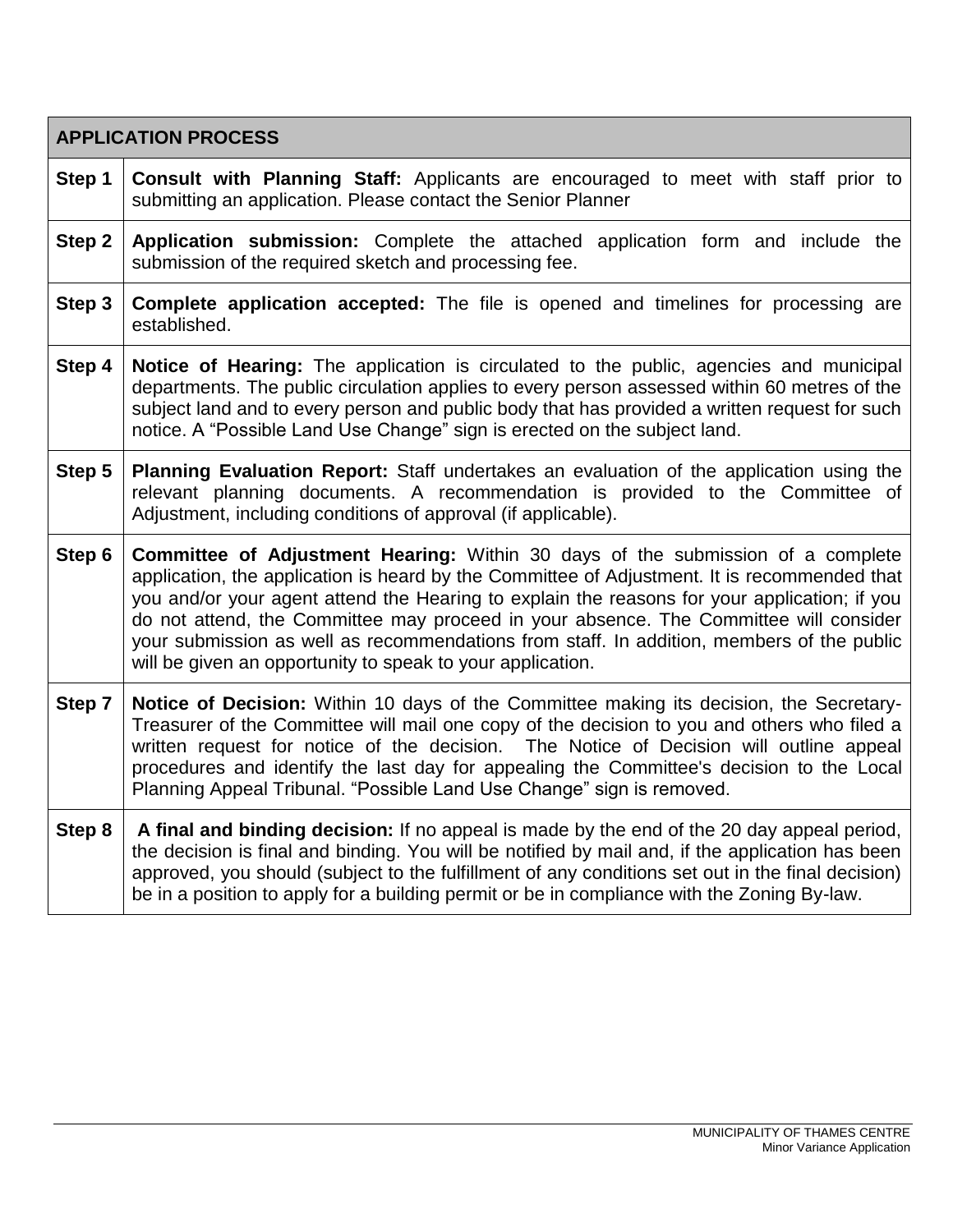## **APPEAL TO THE LOCAL PLANNING APPEAL TRIBUNAL**

The applicant, the Minister or any other person or public body who has an interest in the matter may appeal a decision of the Thames Centre Committee of Adjustment to the Local Planning Appeal Tribunal (LPAT) within 20 days of the date of the Decision of the Committee by personally delivering or sending a Notice of Appeal to the Secretary-Treasurer of the Committee of Adjustment and the required forms, downloadable from the LPAT's website [\(http://www.elto.gov.on.ca\)](http://www.elto.gov.on.ca/). The appeal must set out the reasons for objecting to the decision, and must include the prescribed fee. The Secretary of the Committee of Adjustment will then prepare an appeal package and forward it to the LPAT. The LPAT will schedule a hearing and give written notice of the time and date in advance of the hearing.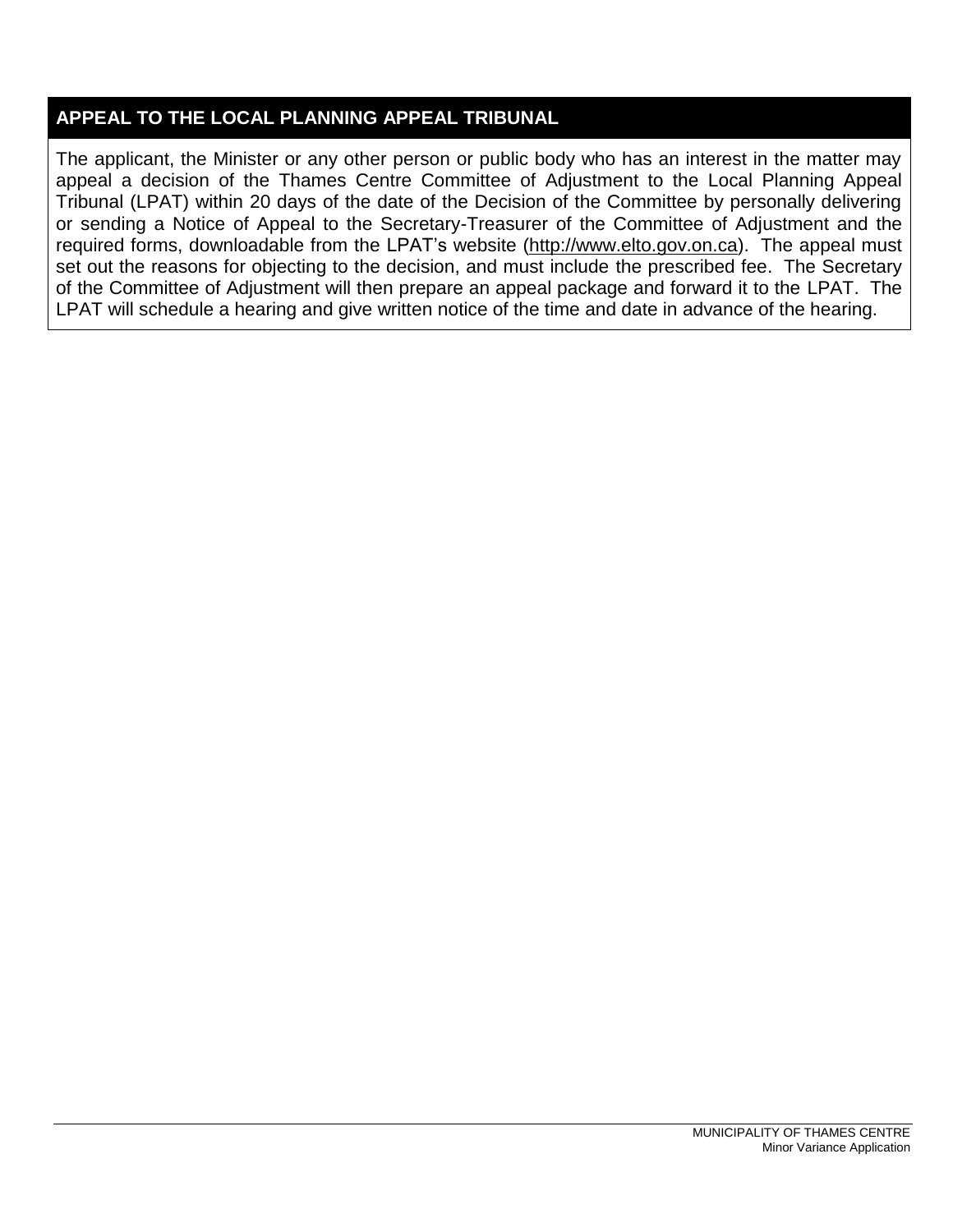

**For Office Use Only** Date Received:

File Number:

# **Minor Variance Application**

Pursuant to Section 45 of the *Planning Act*

| <b>Applicant information</b><br>1.                                                                 |                                                                                             |  |  |  |
|----------------------------------------------------------------------------------------------------|---------------------------------------------------------------------------------------------|--|--|--|
| Registered owner(s) of the subject land                                                            |                                                                                             |  |  |  |
| Name:                                                                                              |                                                                                             |  |  |  |
| Address:                                                                                           |                                                                                             |  |  |  |
| Town:                                                                                              | Postal Code:                                                                                |  |  |  |
| Phone:                                                                                             | Cell:                                                                                       |  |  |  |
| Fax:                                                                                               | Email:                                                                                      |  |  |  |
| Authorized agent (authorized by the owner to file the application, if applicable)                  |                                                                                             |  |  |  |
| Name:                                                                                              |                                                                                             |  |  |  |
| Address:                                                                                           |                                                                                             |  |  |  |
| Postal Code:<br>Town:                                                                              |                                                                                             |  |  |  |
| Cell:<br>Phone:                                                                                    |                                                                                             |  |  |  |
| Fax:                                                                                               | Email:                                                                                      |  |  |  |
| <b>Current Official Plan land use designation:</b><br>2.                                           |                                                                                             |  |  |  |
| 3.<br><b>Current Zoning:</b>                                                                       |                                                                                             |  |  |  |
| 4.                                                                                                 | Describe the nature and extent of the relief from the Zoning By-law (what is being varied): |  |  |  |
|                                                                                                    |                                                                                             |  |  |  |
| Provide reasons why the proposed use cannot comply with the provisions of the Zoning By-law:<br>5. |                                                                                             |  |  |  |
|                                                                                                    |                                                                                             |  |  |  |
|                                                                                                    |                                                                                             |  |  |  |
|                                                                                                    |                                                                                             |  |  |  |
|                                                                                                    |                                                                                             |  |  |  |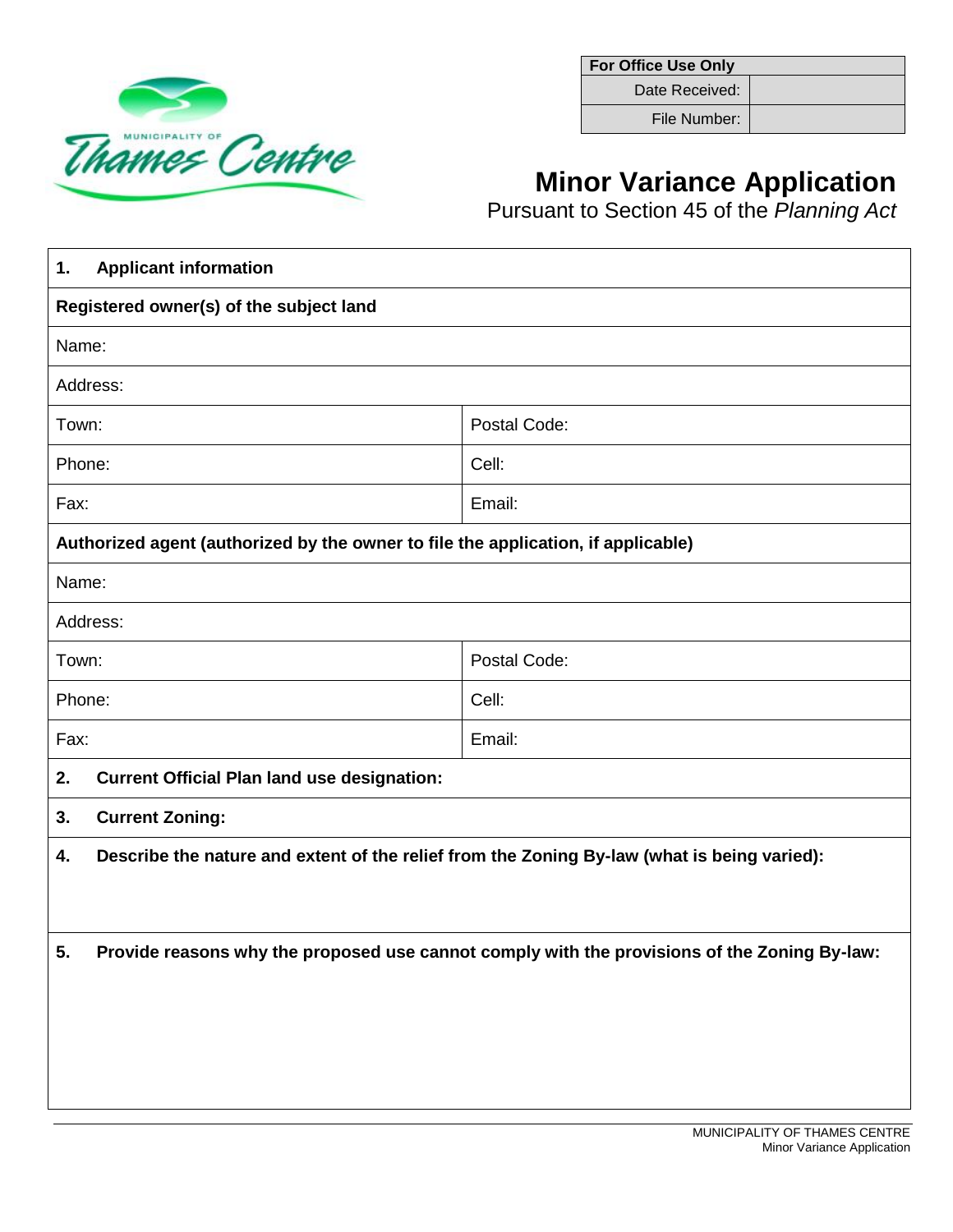| 6.                                                                                                                                                                                                                  | <b>Description of subject land</b> |                                           |                                          |                                           |        |            |  |
|---------------------------------------------------------------------------------------------------------------------------------------------------------------------------------------------------------------------|------------------------------------|-------------------------------------------|------------------------------------------|-------------------------------------------|--------|------------|--|
| Geographic Township:                                                                                                                                                                                                |                                    | Lots(s)/Concesssion:                      |                                          |                                           |        |            |  |
| Registered Plan:                                                                                                                                                                                                    | $Lot(s)$ :                         |                                           |                                          |                                           |        |            |  |
| Reference Plan:                                                                                                                                                                                                     |                                    |                                           | Part(s):                                 |                                           |        |            |  |
| <b>Street Address:</b>                                                                                                                                                                                              |                                    |                                           |                                          | <b>Municipal Roll Number:</b>             |        |            |  |
| Dimensions of subject land (in metric units)<br>7.                                                                                                                                                                  |                                    |                                           |                                          |                                           |        |            |  |
| Frontage:                                                                                                                                                                                                           |                                    | Depth:                                    |                                          | Area:                                     |        |            |  |
| Access to subject land (please provide information for only those that apply to this property)<br>8.                                                                                                                |                                    |                                           |                                          |                                           |        |            |  |
| Provincial Highway:                                                                                                                                                                                                 |                                    |                                           | County Road:                             |                                           |        |            |  |
| Municipal Road:                                                                                                                                                                                                     |                                    |                                           | <b>Other Public Road:</b>                |                                           |        |            |  |
| Right of Way:                                                                                                                                                                                                       |                                    |                                           | Water:                                   |                                           |        |            |  |
| Describe all existing uses of the subject land?<br>9.<br>Please indicate whether there are any existing buildings or structures on the subject lands?<br>10.<br>Yes*<br>No<br>$\Box$<br>$\Box$                      |                                    |                                           |                                          |                                           |        |            |  |
| *If yes, please complete the following table indicating the types of buildings and structures, including date of<br>construction, that currently exist on the lot and the specified measurements (in metric units): |                                    |                                           |                                          |                                           |        |            |  |
| Type of Building /<br><b>Structure</b>                                                                                                                                                                              | Date of<br>construction            | <b>Distance</b><br>from front lot<br>line | <b>Distance</b><br>from rear lot<br>line | <b>Distance</b><br>from side lot<br>lines | Height | Floor Area |  |
|                                                                                                                                                                                                                     |                                    |                                           |                                          |                                           |        |            |  |
|                                                                                                                                                                                                                     |                                    |                                           |                                          |                                           |        |            |  |
|                                                                                                                                                                                                                     |                                    |                                           |                                          |                                           |        |            |  |
|                                                                                                                                                                                                                     |                                    |                                           |                                          |                                           |        |            |  |
| 11. Describe all proposed uses of the subject land?                                                                                                                                                                 |                                    |                                           |                                          |                                           |        |            |  |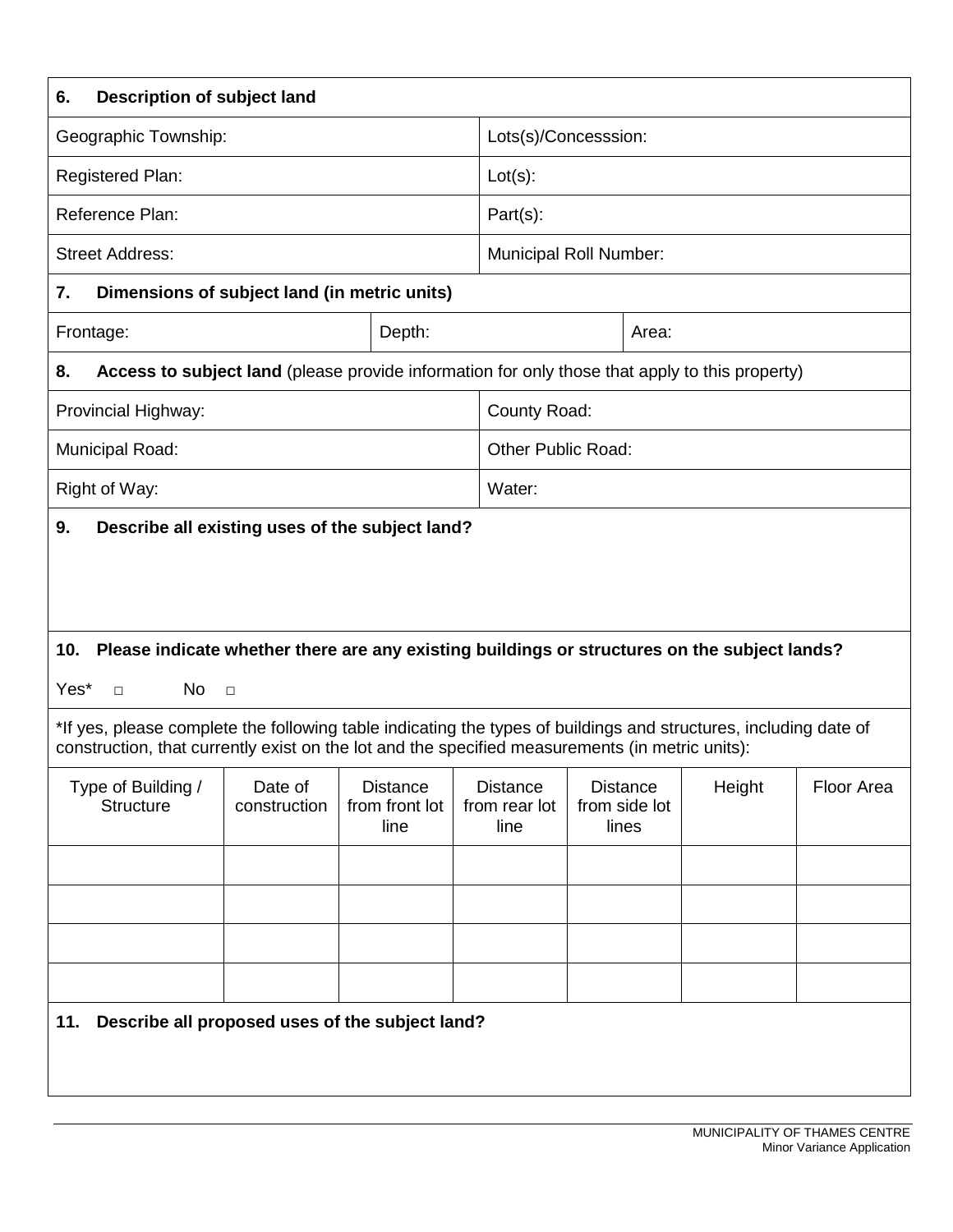#### **12. Please indicate whether any buildings or structures are proposed to be built on the subject land?**

Yes\* □ No □

\*If yes, please indicate the type of buildings or structures proposed on the subject land and the specified measurements (in metric units):

|        | Type of Building /<br><b>Structure</b>                                | <b>Distance</b><br>from front<br>lot line | <b>Distance</b><br>from rear<br>lot line |        | <b>Distance</b><br>from side<br>lot lines | Height                       | <b>Floor Area</b>                                                                                 |
|--------|-----------------------------------------------------------------------|-------------------------------------------|------------------------------------------|--------|-------------------------------------------|------------------------------|---------------------------------------------------------------------------------------------------|
|        |                                                                       |                                           |                                          |        |                                           |                              |                                                                                                   |
|        |                                                                       |                                           |                                          |        |                                           |                              |                                                                                                   |
|        |                                                                       |                                           |                                          |        |                                           |                              |                                                                                                   |
|        |                                                                       |                                           |                                          |        |                                           |                              |                                                                                                   |
| 13.    |                                                                       |                                           |                                          |        |                                           |                              | Please indicate the date when the subject land was acquired by the current owner?                 |
|        |                                                                       |                                           |                                          |        |                                           |                              |                                                                                                   |
|        |                                                                       |                                           |                                          |        |                                           |                              |                                                                                                   |
|        |                                                                       |                                           |                                          |        |                                           |                              | 14. Please indicate the length of time that the existing uses of the subject land have continued? |
|        |                                                                       |                                           |                                          |        |                                           |                              |                                                                                                   |
| 15.    | Water Supply: Water supply is provided to the subject land via?       |                                           |                                          |        |                                           |                              |                                                                                                   |
| $\Box$ | publicly owned and operated piped water<br>system                     |                                           |                                          | $\Box$ |                                           | lake or other water body     |                                                                                                   |
| $\Box$ | privately owned well or communal well                                 |                                           |                                          | $\Box$ |                                           | other (please specify) _____ |                                                                                                   |
| 16.    | Sewage Disposal: Sewage disposal is provided to the subject land via? |                                           |                                          |        |                                           |                              |                                                                                                   |
| $\Box$ | publicly owned and operated sanitary<br>sewage system                 |                                           |                                          | $\Box$ | privy                                     |                              |                                                                                                   |
| $\Box$ | privately owned individual or communal<br>septic system               |                                           |                                          | $\Box$ |                                           | other (please specify)       |                                                                                                   |
| 17.    | Storm Drainage: Storm drainage is provided to the subject land via?   |                                           |                                          |        |                                           |                              |                                                                                                   |
| О      | storm sewers                                                          |                                           |                                          | $\Box$ | swales                                    |                              |                                                                                                   |
| О      | municipal drainage ditches                                            |                                           |                                          | $\Box$ |                                           |                              | MUNICIDALITY OF TUAMER CENTRE                                                                     |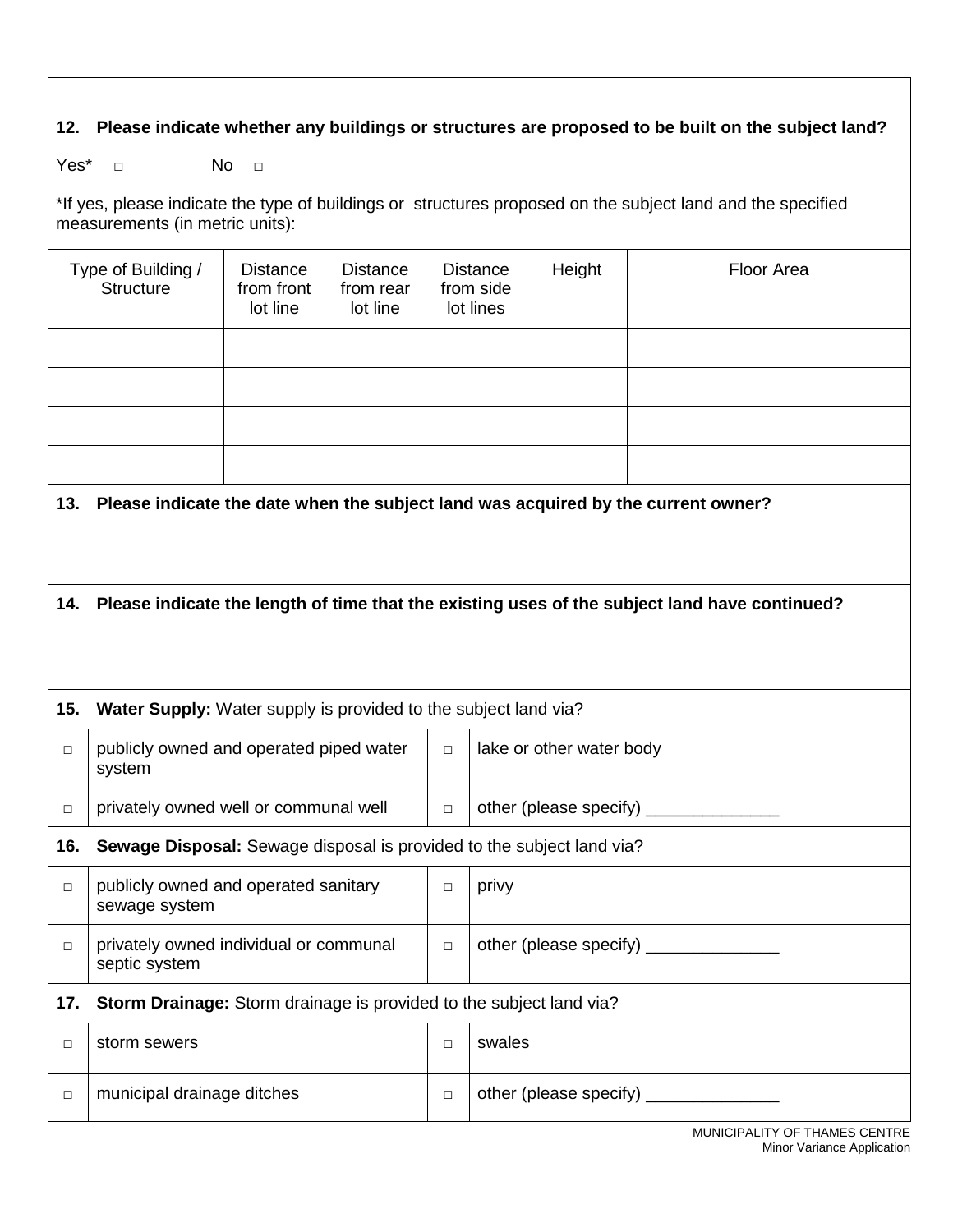| 18. Is the subject land the subject of:                                                                                         |      |  |    |  |  |
|---------------------------------------------------------------------------------------------------------------------------------|------|--|----|--|--|
| Yes*<br>No<br>An application for approval of a Plan of Subdivision under the Planning Act?                                      |      |  |    |  |  |
| An application for an application for Consent under the Planning Act?                                                           | Yes* |  | No |  |  |
| Please indicate whether the subject land has previously been the subject of an application for<br>19.<br><b>Minor Variance?</b> |      |  |    |  |  |

Yes □ No □

- **20. This application must be accompanied by a sketch showing the following information. Failure to supply this information will result in a delay in procession the application. Please fill out the checklist below to ensure you have included all the required information.**
- □ The boundaries and dimensions of the subject land.
- $\Box$  The location, size and type of all existing and proposed buildings and structures on the subject land, indicating the distance of the buildings and structures from the front yard lot line, rear yard lot line and the side yard lot lines.
- $\Box$  The approximate location of all natural and artificial features on the subject land and on land that is adjacent to the subject land that, in the opinion of the applicant, may affect the application (for example buildings, railways, roads, watercourses, drainage ditches, rivers or stream banks, wetlands, wooded areas, wells and septic tanks)
- □ The current uses on land that is adjacent to the subject land.
- □ The location, width and name of any roads within or abutting the subject land, indicating whether it is an unopened road allowance, a public travelled road, a private road or a right-of-way.
- $\Box$  If access to the subject land will be by water only, the location of the parking and docking facilities to be used.
- $\Box$  The location and nature of any easements affecting the subject land.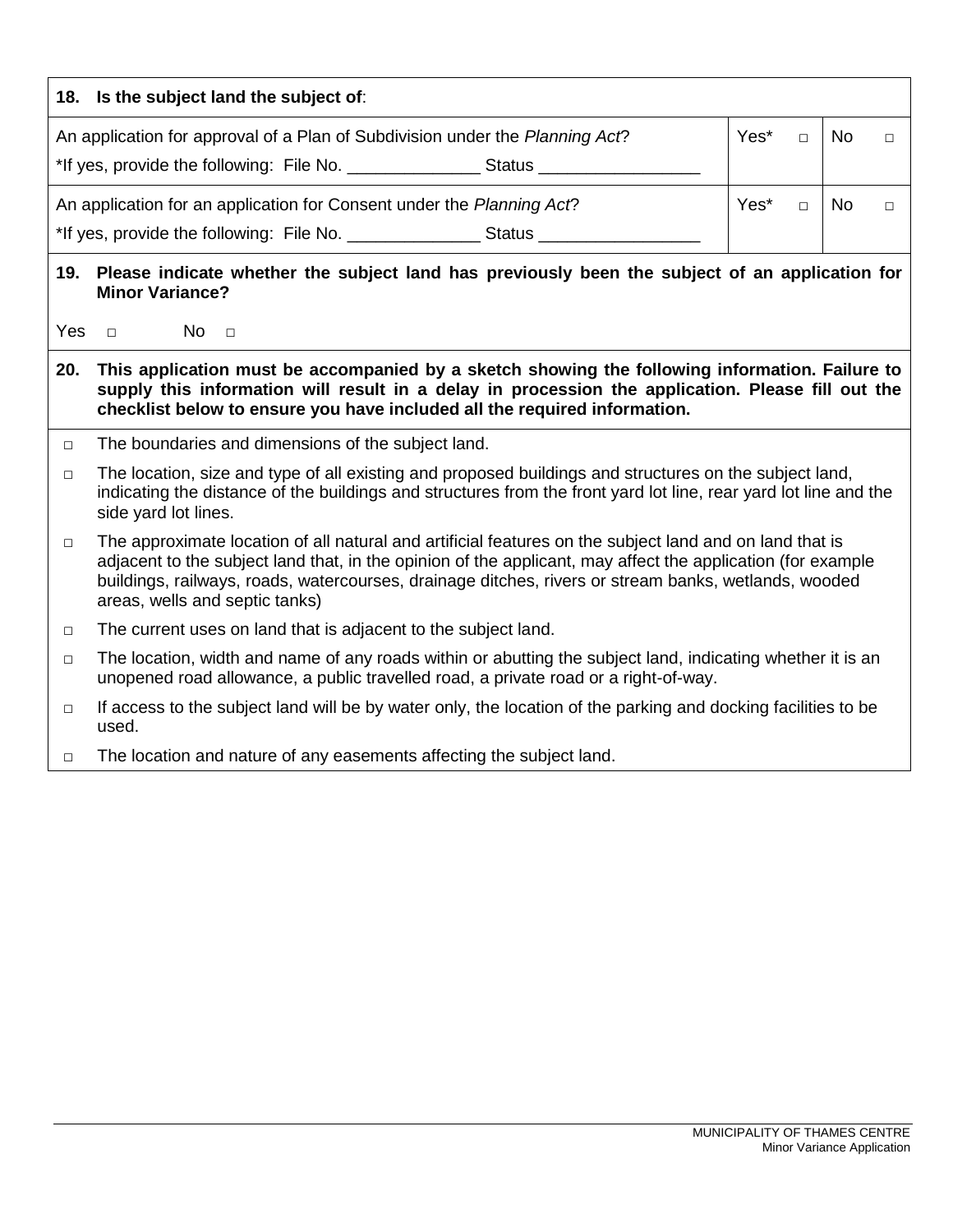| <b>STATUTORY DECLARATION</b>            |          |                                                                                                             |  |  |  |
|-----------------------------------------|----------|-------------------------------------------------------------------------------------------------------------|--|--|--|
| Ι,<br>(Name)                            | of the   |                                                                                                             |  |  |  |
|                                         |          | (Name of City, Town, Township, Municipality, etc.)                                                          |  |  |  |
| in the                                  |          |                                                                                                             |  |  |  |
|                                         |          | (Name of County, Region or District)                                                                        |  |  |  |
|                                         |          |                                                                                                             |  |  |  |
| SOLEMNLY DECLARE THAT                   |          |                                                                                                             |  |  |  |
| Regulation 200/96 is true.              |          | The information provided in this application as required under Section 45 of the Planning Act and Ontario   |  |  |  |
| force and effect as if made under oath. |          | AND I make this solemn Declaration conscientiously believing it to be true, and knowing that is of the same |  |  |  |
|                                         |          |                                                                                                             |  |  |  |
| Declared before me at the               |          |                                                                                                             |  |  |  |
| οf                                      |          |                                                                                                             |  |  |  |
|                                         |          |                                                                                                             |  |  |  |
| day of _______________<br>this          | 20 30 31 |                                                                                                             |  |  |  |
|                                         |          |                                                                                                             |  |  |  |
|                                         |          |                                                                                                             |  |  |  |
| A Commissioner of Oaths                 |          | Applicant or Authorized Agent*                                                                              |  |  |  |
|                                         |          |                                                                                                             |  |  |  |
|                                         |          |                                                                                                             |  |  |  |
|                                         |          |                                                                                                             |  |  |  |

**\* If applicable, please complete the attached authorization for an agent to act on behalf of the owner of the subject land.**